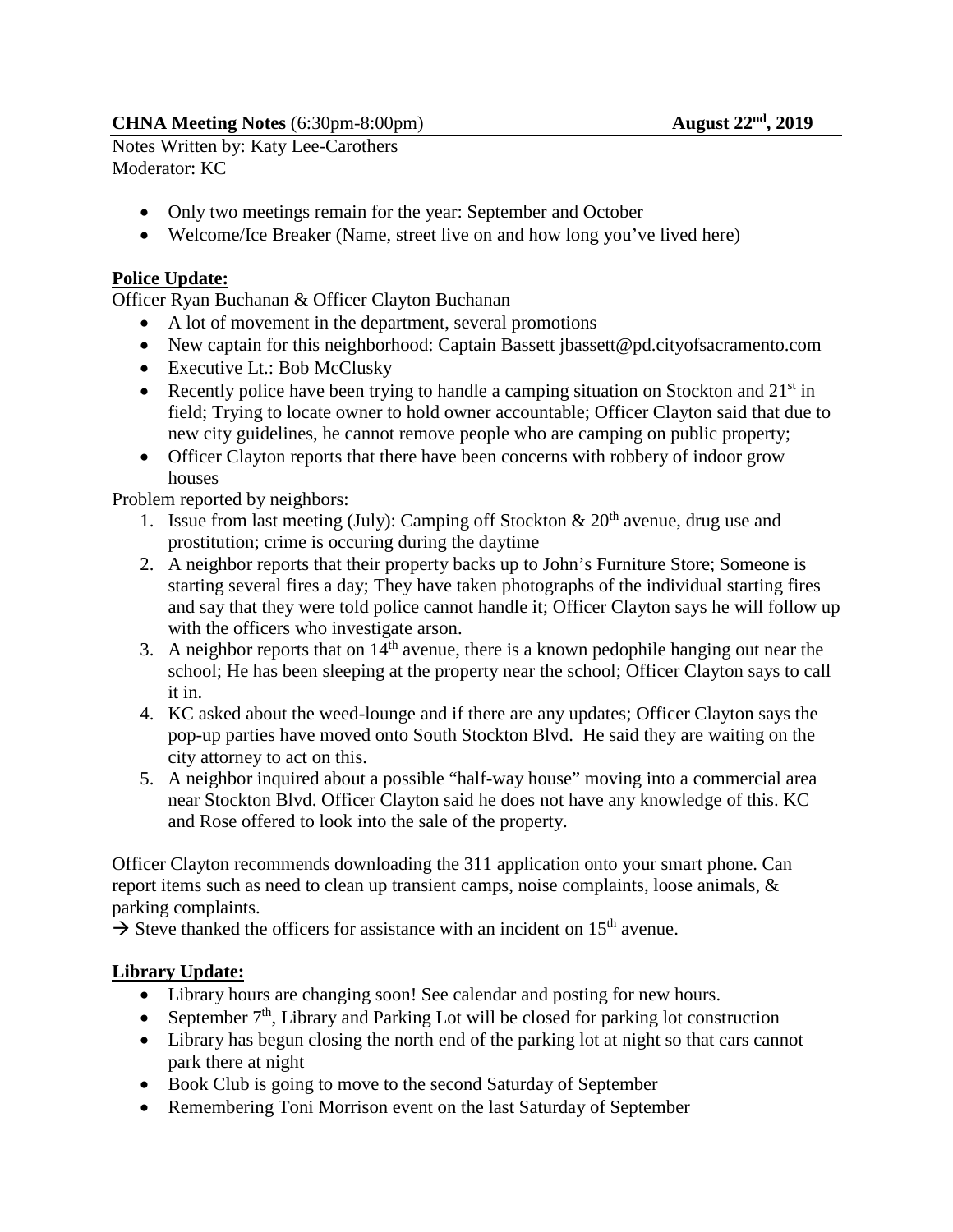- Community Conversations: all neighbors are invited to voice opinion about what neighbors want the community to aspire to
- Reviewed how to lock the door at the end of the meeting;

 $\rightarrow$ Rose asked how did the summer hours go? Answer: Very busy, was nice for kids to have two extra days at the library each week; well received by the community; may happen again next summer but not sure.

#### **National Night Out Updates:** Kathy & Steve

- Was August  $6<sup>th</sup>$ , good attendance (estimate 150-200 people)
- Great raffle, a lot of neighborhood participation
- Sacramento Kings came and were a big hit!
- Received a grant from Jay's office
- Financial Update? Will be provided at September's meeting
- Thank you, Kathy and Steve!

## **Colonial Heights Cookbook Updates:** KC

- A cookbook was found that was created by previous CHNA, the intent of the current Cookbook Committee is to create a new neighborhood cookbook
- Received a grant from Jay's office (\$250)
- Aiming to finalize by December
- Fliers are going out around the neighborhood asking for updated neighbor recipes that include a variety of types of recipes
- Collecting Artwork for the cover; would like the rainbow girl (from park mural) reimagined;
- Collecting Artwork for the inside pages as well; accepting artwork from all ages;
- Deadline for all artwork is October  $15<sup>th</sup>$

# **Colonial Heights Yard & Craft Sale:** KC

- Coming up on September  $21^{st}$ !
- Send KC your address if you would like to be on the map or advertise on the flier
- KC recommends getting neighbors together because clusters of neighbors draw more sales
- Good to sale crafts and homemade goods
- 40-60 homes participate every year

## **Other Committee Updates:**

Finance Committee: Katy

- Hoping to present all information about finance options in the Spring
- Have been in touch with South Oak Park Association, Oak Park Neighborhood Association, South Land Park Association for information about financial processes and guidelines

 $\rightarrow$  Jamee recommended talking to Rose as Rose just started an NPO

Communications Committee: Rose

• Rose asked everyone how they heard about the meeting (social media platforms or flier)